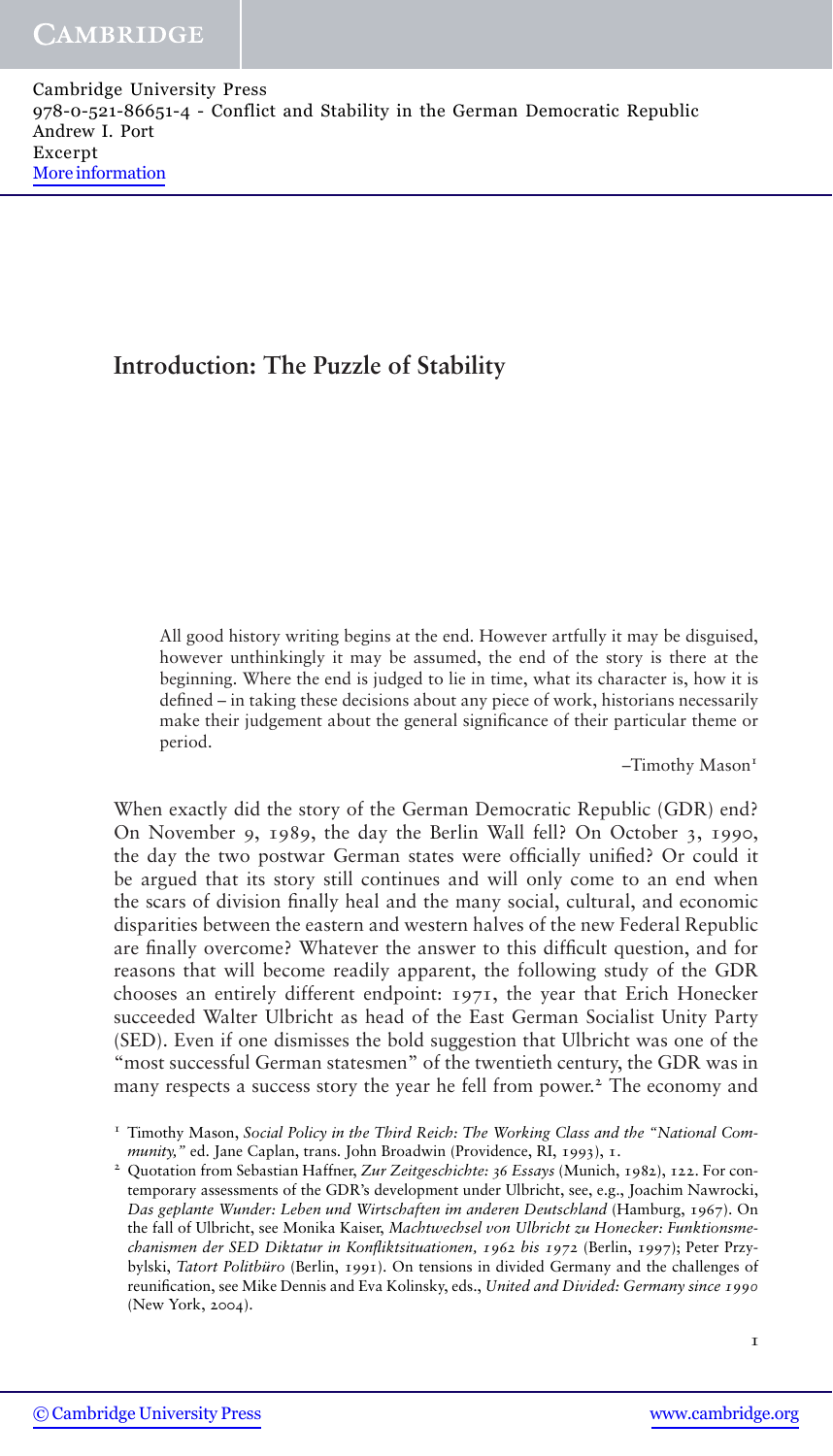2 *Introduction*

infrastructure had largely been rebuilt following wartime ravaging, and the living standard of those who had chosen to remain had improved considerably since the end of the Second World War. Though still behind its West German rival, the GDR had the strongest economy in the Soviet bloc and was on the verge of gaining widespread international recognition beyond the iron curtain.<sup>3</sup> But most important, and for the purposes of this study, the GDR still *existed* in 1971.

Since the opening of the archives more than a decade ago, many investigations of the GDR have understandably focused on the dysfunctional nature and ultimate collapse of the postwar socialist state in light of the dramatic events of 1989. <sup>4</sup> The following examination tries, instead, to account for regime stability by focusing on its early decades – and, in so doing, avoids the sort of teleological approach that has characterized so many studies of the Weimar Republic. The implicit point of departure for much recent work on the GDR was that it was similarly doomed to fail, that its history was a "decline by installments" – an "*Untergang auf Raten*."<sup>5</sup> Yet the East German regime lasted for more than forty years, i.e., considerably longer than the Weimar Republic and the Third Reich combined. In fact, one of the most striking aspects of the GDR was its remarkable stability: From the outside, it appeared to be one of the most stable states in Eastern Europe and its population among the most docile. After the well-known mass uprising of June 1953 and before the fall of 1989, there were no major challenges to the regime from below – even though, as this study will show, many of the same social, economic, and political grievances that had led to the earlier upheaval remained pervasive. What, then, despite overwhelming evidence of widespread discontent, held East Germany together and accounted for so many years of domestic stability? This is a puzzle, and it is the question that has driven the following investigation: an attempt to explain the longevity of the GDR and, by extension, the Soviet bloc as a whole.

Coercion and consent, as Mary Fulbrook has pointed out, are two of the most common explanations used to account for the stability of a given political system. Both reflect traditional assumptions about successful forms of domination

- <sup>3</sup> Good overviews of the GDR during the Ulbricht era include Christoph Kleßmann, *Die doppelte Staatsgrundung: Deutsche Geschichte, 1945–1955 ¨* (Bonn, 1991); idem, *Zwei Staaten, eine Nation: Deutsche Geschichte, 1955–1970* (Bonn, 1997); Dietrich Staritz, *Geschichte der DDR* (Frankfurt am Main, 1996); Klaus Schroeder, *Der SED–Staat: Geschichte und Strukturen der DDR* (Munich, 1998); Hermann Weber, *Geschichte der DDR* (Erfstadt, 2004).
- <sup>4</sup> For an overview of the vast literature on the collapse, see Beate Ihme-Tuchel, *Die DDR* (Darmstadt, 2002), 73–89; Corey Ross, *The East German Dictatorship: Problems and Perspectives in the Interpretation of the GDR* (London, 2002), 126–48.
- <sup>5</sup> See Armin Mitter and Stefan Wolle, *Untergang auf Raten: Unbekannte Kapitel der DDR– Geschichte* (Munich, 1993). Wolle has similarly suggested elsewhere that the GDR went through forty "last years." See his *Die heile Welt der Diktatur: Alltag und Herrschaft in der DDR, 1971– 1989* (Berlin, 1998), 244. Along similar lines, see Rolf Steininger, *17. Juni 1953: Der Anfang vom langen Ende der DDR* (Munich, 2003). For a critical assessment of the teleological approach to the Weimar period, see Detlev Peukert, *The Weimar Republic: The Crisis of Classical Modernity*, trans. Richard Deveson (New York, 1992), xii.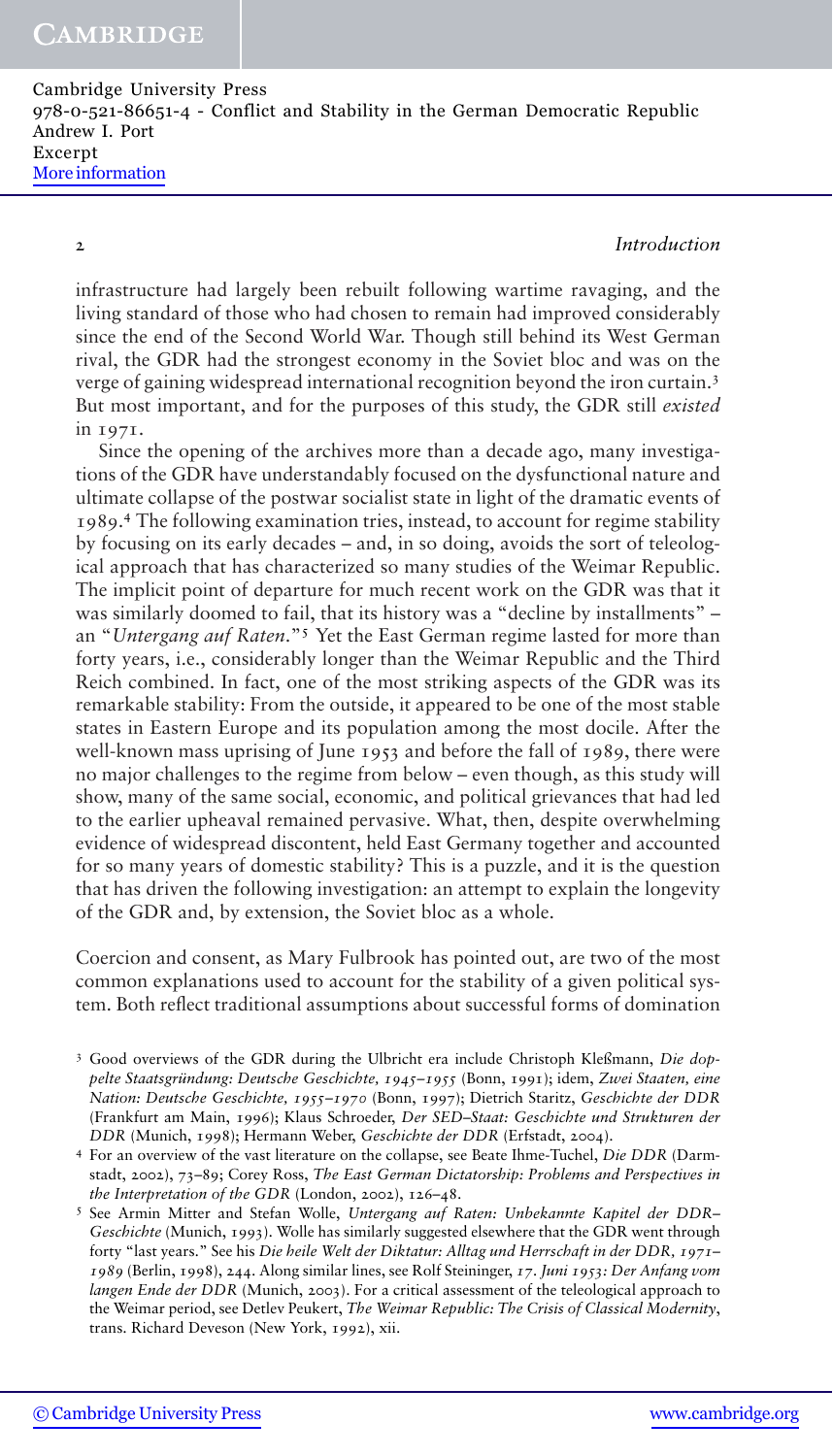### *The Puzzle of Stability* 3

and authority: that they hinge on the ability of those in power to ensure obedience, either by using – or threatening to use – force to discourage and penalize deviant behavior, or by convincing those who are ruled to believe in the legitimacy and advantages of an existing political order.<sup>6</sup> With respect to the GDR, one of the most popular arguments along these lines holds that the Berlin Wall, the state security apparatus – the infamous Stasi – and, above all, Soviet tanks and bayonets were the keys to quiescence and acquiescence. The collapse of East Germany was a foregone conclusion, the argument goes, once backing had been withdrawn from Moscow and the threat of repression had more or less vanished: "In the end it was tanks and nothing but tanks that held Stalin's empire together thirty-six years after his death."<sup>7</sup> Such claims are sometimes complemented by another popular explanation that focuses on national character and revisits the myth of the "unpolitical" or "passive" German: an obedient subject conditioned by history and without civic courage. The GDR, according to this view, was "typically German," a state where "the sins of the oppressors were ... complemented by the sins of the oppressed."<sup>8</sup>

A more subtle approach to this question argues that the ruling SED managed to maintain stability because of the various and supposedly successful ways in which it sought to legitimize its rule and thus win over large segments of East German society. The regime's antifascist rhetoric and the promise of a future socialist utopia devoid of inequality, insecurity, and social conflict supposedly resonated, for example, with the workers and farmers in whose name the party claimed to rule. And the specific policies adopted to that end – above all the vast array of social benefits that allegedly assured East Germans affordable housing, inexpensive goods, and a modicum of social and economic security – all helped to ensure stability by procuring some degree of loyalty toward the regime. So, too, did wide-ranging job security as well as the supposedly unprecedented opportunities for education, professional advancement, and social mobility made available to members of previously disadvantaged social groups.<sup>9</sup>

The various strands of this argument have at least one important element in common: the belief that large numbers of East Germans came to support or at least accept the regime. This was "the glue ... that held the state together," according to one study that claims, moreover, that the "system functioned" for

<sup>6</sup> Mary Fulbrook, *Anatomy of a Dictatorship: Inside the GDR, 1949–1989* (Oxford, 1995), 271–4.

<sup>7</sup> Hannes Schwenger, "Immer wieder Panzer," *Der Tagesspiegel*, June 26, 2000. For a now classic statement on the stabilizing role played by repression, see Mitter and Wolle, *Untergang*.

<sup>8</sup> Fulbrook, *Anatomy*, 11. For claims about supposedly apolitical East Germans, see Sigrid Meuschel, *Legitimation und Parteiherrschaft in der DDR: Zum Paradox von Stabilitat und Re- ¨ volution in der DDR, 1945–1989* (Frankfurt am Main, 1992), 15–22. On the extent to which East Germans supposedly followed the "special path" of their forebears, see, e.g., Jürgen Kocka, "Ein deutscher Sonderweg: Uberlegungen zur Sozialgeschichte der DDR," ¨ *APuZ* B40 (1994): 34–45; Stefan Wolle, "Die DDR in der deutschen Geschichte," *Geschichte in Wissenschaft und Unterricht* 50 (1999): 396–411.

<sup>9</sup> See the essays in Christoph Boyer and Peter Skyba, eds., *Repression und Wohlstandsversprechen: Zur Stabilisierung von Parteiherrschaft in der DDR und der CSSR* (Dresden, 1999).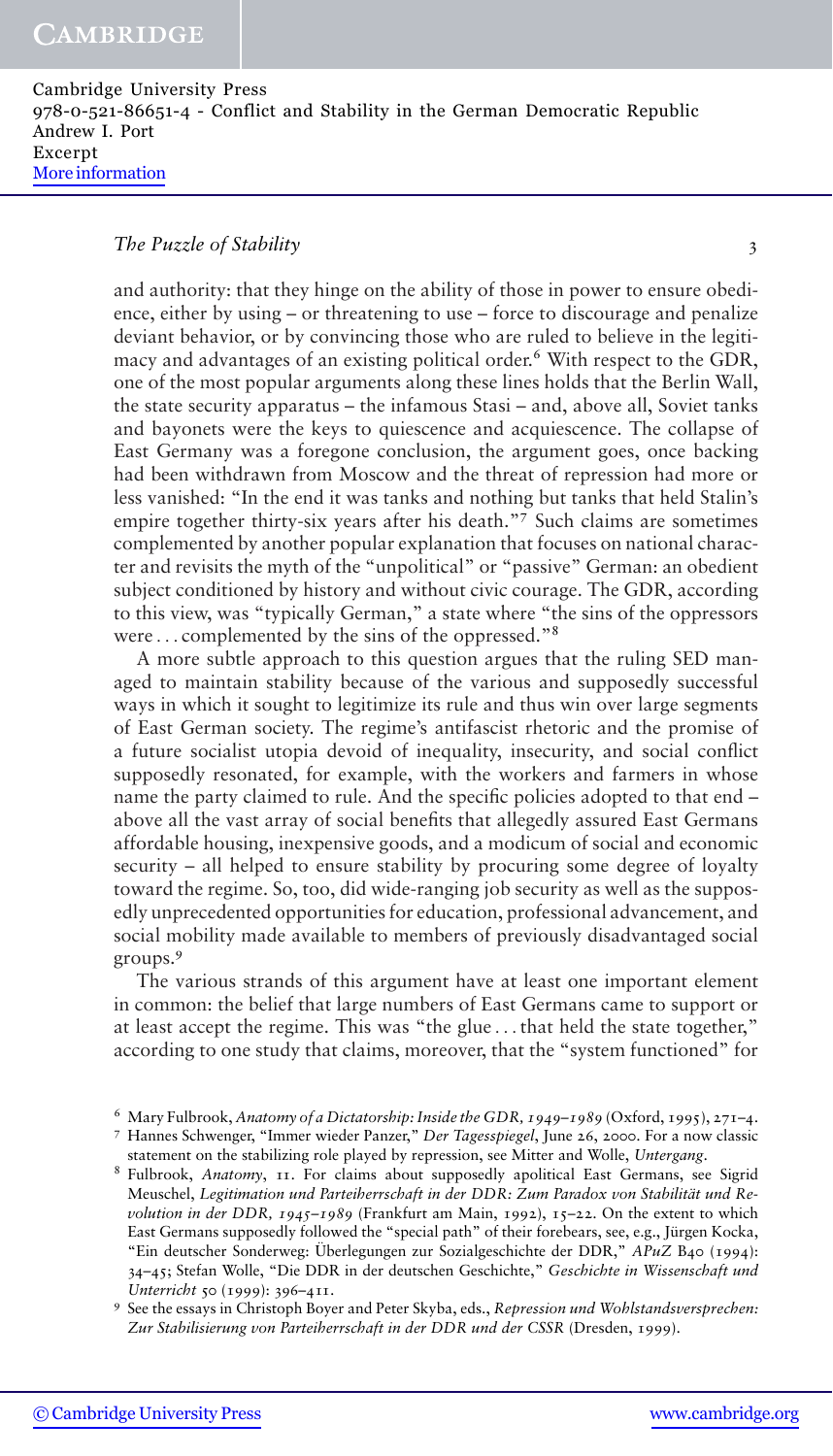#### 4 *Introduction*

more than four decades "because of the involvement and active participation of the majority of the population."<sup>10</sup> Others have remained highly skeptical of this and similar claims that such acceptance lay in widespread support for the regime's humanitarian rhetoric and goals $11 -$  or that the stability of the GDR rested on the energetic involvement of most East Germans. As Mark Allinson has argued, most "failed to identify with their state" and "did not particularly support their political system. ..." Yet they were "by and large prepared to accept [their] lot for the foreseeable and perhaps unforeseeable future." All of this translated into pervasive "apathy," which supposedly lay at the heart of the regime's "stable instability."<sup>12</sup> In a sense, this argument represents a throwback to the idea of a "niche society" originally formulated in the early 1980s by Günter Gaus, the Federal Republic's first official diplomatic representative beyond the Wall. The concept, which came to represent "the dominant Western view of political stability" in the GDR before its collapse, refers to what Gaus identified at the time as a widespread "withdrawal into the private sphere" and a single-minded preoccupation with the satisfaction of personal needs.<sup>13</sup>

Another nuanced interpretation looks at the sites of everyday conflict and emphasizes the way in which the regime – and especially its representatives at the local level – endeavored to hammer out conciliatory arrangements and avoid confrontations with ordinary East Germans. This frequently involved giving in to their demands, turning a blind eye to noncompliance and insubordination, or negotiating some sort of settlement that often involved partial concessions – all in an assiduous attempt to maintain harmony at the grass roots, i.e., in the factories and communes where most conflict played out.<sup>14</sup> Yet those who have contributed most to a better understanding of this important process have not always drawn an explicit connection to long-term regime stability. In fact, some scholars even claim that such practices were themselves exactly what led to the downfall and collapse of the GDR. In a valuable study of East German industrial relations, for example, Jeff Kopstein suggests that the official leniency that came in response to widespread worker intransigence hindered the introduction of essential reforms that might have helped salvage the economy. The result was an economic decline that proved ultimately explosive.<sup>15</sup>

- <sup>10</sup> Jeannette Z. Madarász, Conflict and Compromise in East Germany, 1971–1989: A Precarious *Stability* (Houndmills, UK, 2003), 4, 8–9.
- <sup>11</sup> See, e.g., Rolf Henrich, *Der vormundschaftliche Staat: Vom Versagen des real existierenden Sozialismus* (Reinbek bei Hamburg, 1989).
- <sup>12</sup> Mark Allinson, *Politics and Popular Opinion in East Germany, 1945–68* (Manchester, 2000), 163–7.
- <sup>13</sup> See Günter Gaus, Wo Deutschland liegt: Eine Ortsbestimmung (Munich, 1987), 115–69; Ross, *Dictatorship*, 102.
- <sup>14</sup> The seminal work on East German factory relations is Peter Hübner, Konsens, Konflikt und *Kompromiß: Soziale Arbeiterinteressen und Sozialpolitik in der SBZ/DDR, 1945–1970* (Berlin, 1995).
- <sup>15</sup> See Jeffrey Kopstein, *The Politics of Economic Decline in East Germany*, 1945-1989 (Chapel Hill, NC, 1997).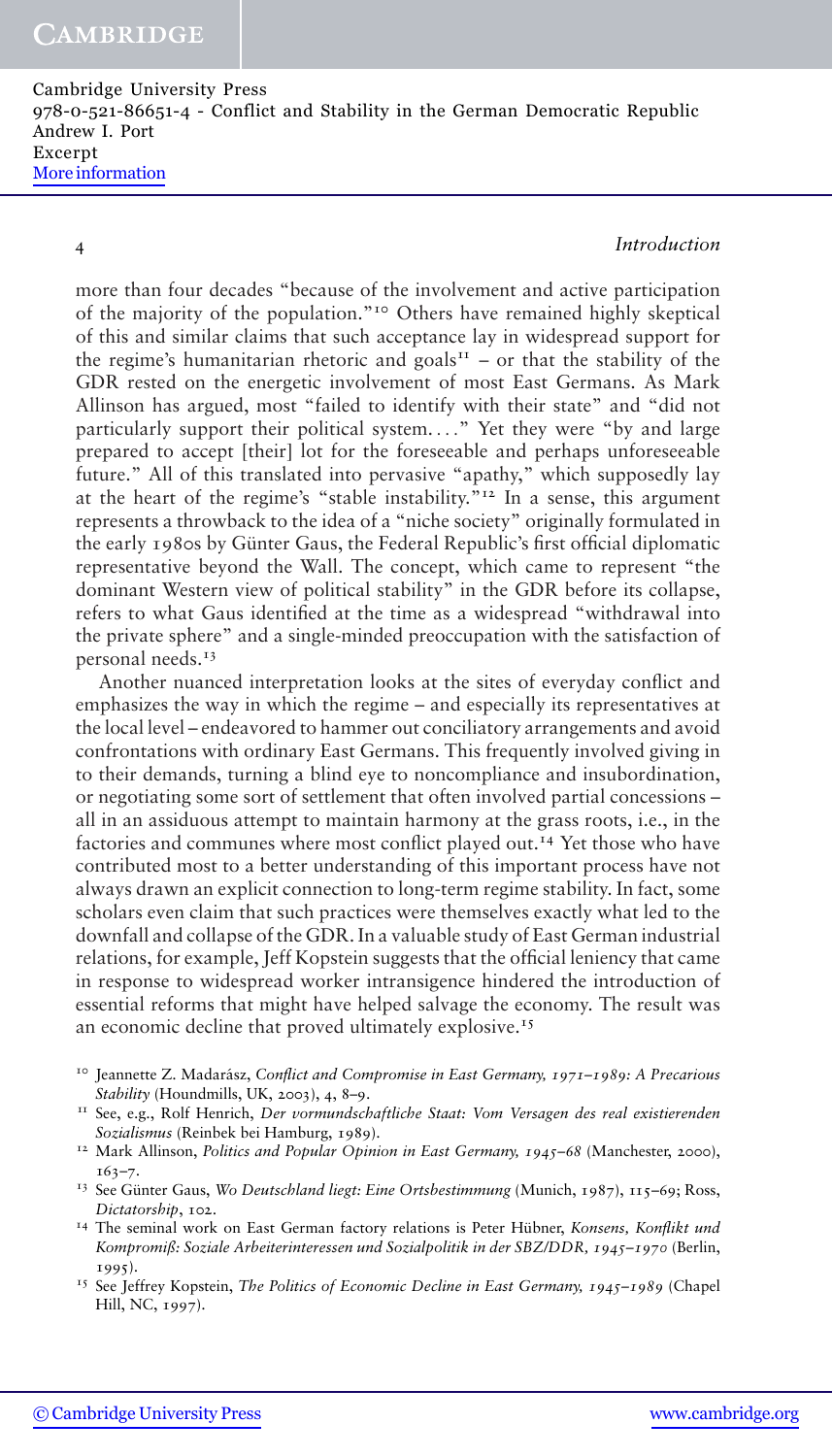## *The Puzzle of Stability* 5

This important argument draws attention to a fundamental paradox: Many of the factors that may have accounted for the stability of the GDR were in themselves potentially destabilizing, at least in the long run. The tendency to give in to worker demands may have ensured momentary tranquility on the shop floor. But at the same time, it indirectly contributed to chronic material shortages and other economic deficiencies that only heightened the discontent and dissatisfaction with the regime. The same was arguably true of those strategies aimed at winning popular support and legitimizing the rule of the SED – especially when reality failed to correspond to rhetoric. The regime's self-styled antifascist legacy may have struck a positive chord with those East Germans who welcomed a break with their country's recent and catastrophic past: According to Sigrid Meuschel, such rhetoric "promoted and strengthened" belief in the legitimacy of the regime. But how widespread were the feelings of guilt and gratitude that supposedly hindered the novelist Christa Wolf and other intellectuals of her generation from criticizing leading Communist figures who had spent the war in concentration camps or in exile?<sup>16</sup> More to the point, if most East Germans perceived a distinct disjunction between what the regime preached and what it practiced, could this not have been a potential source of even greater disaffection and resentment – and, by extension, instability?

The GDR's much vaunted social welfare policies and egalitarian rhetoric prompt similar questions. Rehearsing a familiar set of arguments, Konrad Jarausch has suggested that the "pervasiveness of ... public popularity" lay in the "tangible social benefits" and other "non-compulsive sources of regime support," e.g., subsidized foodstuffs, low-cost housing, cheap transportation, and free kindergartens for working mothers. He argues, moreover, that the supposed "leveling of [social] distinctions" and the "remarkable homogeneity" of East German society "created a greater sense of equality that also helped reinforce popular loyalty" – a claim also made by others with regard to the Nazi dictatorship.<sup>17</sup> Since the headlong integration of the GDR into the Federal Republic's market economy, all of this has clearly become a nostalgic source of longing

<sup>16</sup> Meuschel, *Legitimation*, 29–40.

<sup>&</sup>lt;sup>17</sup> Konrad Jarausch, "The Totalitarian Temptation: Ordinary Germans, Dictatorship and Democracy" (working paper, Center for European Studies, Harvard University, Cambridge, MA, November 1999). In a published version of this paper, Jarausch writes that their "actual performance in providing tolerable lives... helped keep [the East German and Nazi dictatorships] in power." See "Totalitarian Temptation," in Konrad Jarausch and Michael Geyer, *Shattered Past: Reconstructing German Histories* (Princeton, NJ, 2003), 162. On the supposed popularity of the regime, also see Heinz Niemann, *Meinungsforschung in der DDR: Die geheimen Berichte des* Instituts für Meinungsforschung an das Politbüro der SED (Cologne, 1993); Walter Friedrich, "Regierte die SED standig gegen die Mehrheit des Volkes?" in Jochen Cerny, Dietmar Keller, and ¨ Manfred Neuhaus, eds., *Ansichten zur Geschichte der DDR*, vol. 5 (Bonn, 1994), 123–47. On the Nazi period, see Ralf Dahrendorf, *Gesellschaft und Demokratie in Deutschland* (Munich, 1965); David Schoenbaum, *Hitler's Social Revolution: Class and Status in Nazi Germany, 1933– 1939* (New York, 1980).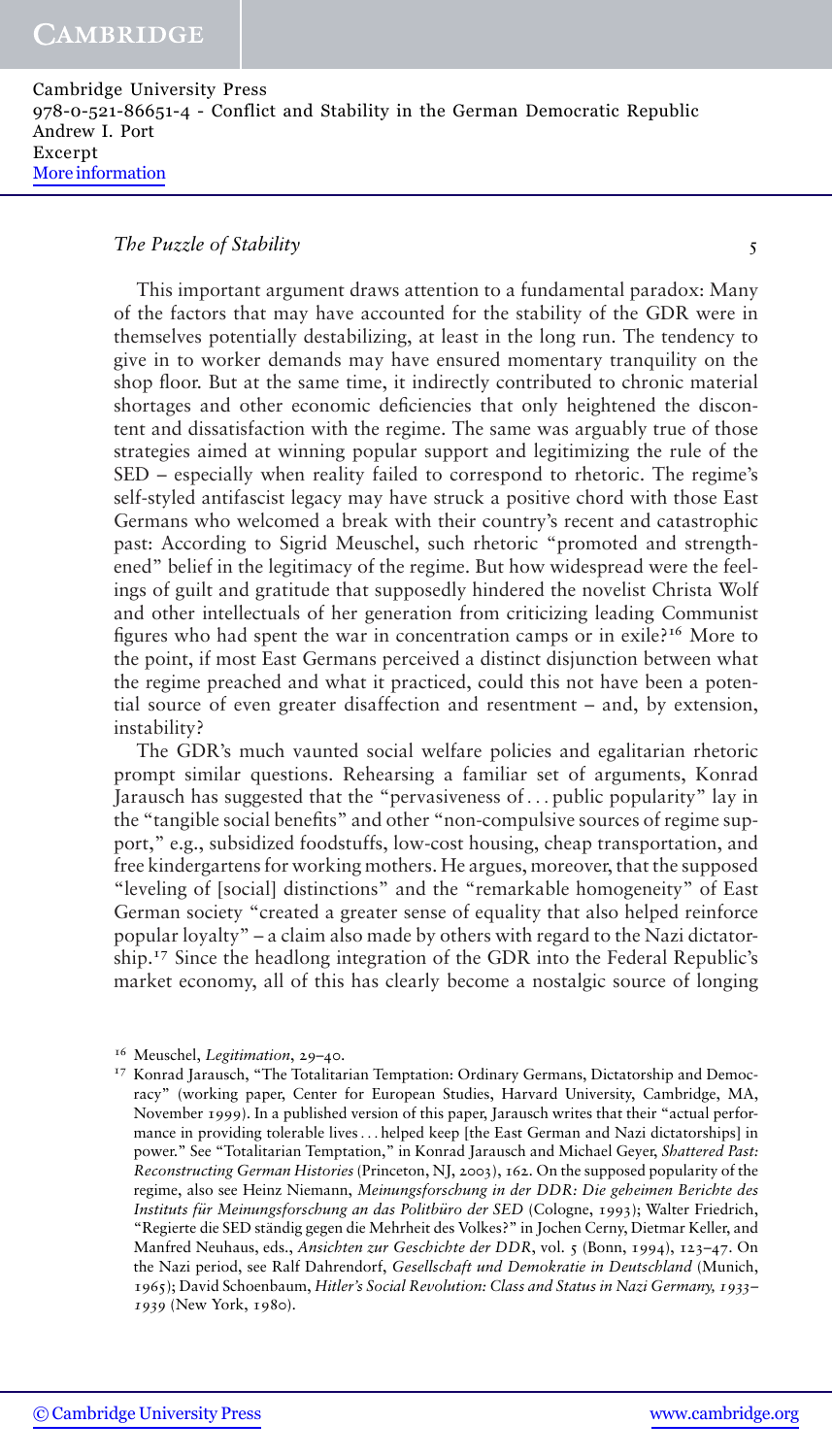#### 6 *Introduction*

for many former East Germans.<sup>18</sup> But how did they actually feel at the time, i.e., when the SED still ruled and the GDR still existed? Did the regime really deliver the goods and fulfill its lofty promises? And what were the potential consequences for stability if it did not?

Repression and obedience, legitimacy and loyalty, withdrawal and apathy, conciliation and compromise: These are some of the main explanations for the longevity of the GDR. Were they mutually exclusive or did they somehow work together – at different times and in fluctuating degrees – to ensure the stability of the regime? Or has something crucial been left out of the equation? What about the peculiarities of the GDR within the Soviet bloc, e.g., its strong prewar industrial base; the unswerving commitment of highlevel Communist functionaries fiercely dedicated to preserving the antifascist state and its principles; the parameters of the Cold War and Moscow's steadfast attachment to what was arguably its most important and staunchest ally in the strategic buffer zone that it had created in Eastern Europe after 1945; the undeniable benefits of economic ties to West Germany during the latter years of its history? All of this clearly played an important role in shoring up the regime.<sup>19</sup>

To get at this and other essential issues, the following investigation looks at the GDR through the lens of Saalfeld, a provincial administrative district located on the eastern edge of the Thuringian forest near the Bavarian border. The reasons for the choice of Saalfeld, as well as the benefits and limitations of any case study, are addressed in greater detail later. But one of the most obvious and important advantages to this approach is that it allows for an intimate and immediate exploration of significant trends and developments at the grass roots that reflect and help account for larger social and political processes – in this case, the stability and longevity of a postwar socialist state. More specifically, an examination of the GDR from below sheds light on the way in which the regime actually functioned, or failed to function, on an everyday level. It reveals the behavior of ordinary East Germans and offers important insights into the way in which they reacted to high-level policies and directives, as well as to more general developments in a wide variety of areas: from the onerous political and participatory demands placed on them by the party and state, for example, to the daily struggle for scarce goods and services. Such an approach also provides a better understanding of their everyday concerns and attitudes, the often difficult choices they had to make, and their main sources

<sup>18</sup> See, e.g., the essays in Stefan Bollinger and Fritz Vilmar, eds., *Die DDR war anders: Eine kritische Wurdigung ihrer sozialkulturellen Einrichtungen ¨* (Berlin, 2002). Also see Thomas Goll and Thomas Leuerer, eds., *Ostalgie als Erinnerungskultur? Symposium zu Lied und Politik in der DDR* (Baden-Baden, 2004); Thomas Ahbe, *Ostalgie: Zum Umgang mit der DDR– Vergangenheit in den 1990er Jahren* (Erfurt, 2005).

<sup>19</sup> See Christoph Kleßmann, "Rethinking the Second German Dictatorship," in Konrad Jarausch, ed., *Dictatorship as Experience: Towards a Socio-Cultural History of the GDR* (New York, 1999), 365–6; Catherine Epstein, *The Last Revolutionaries: German Communists and Their Century* (Cambridge, MA, 2003).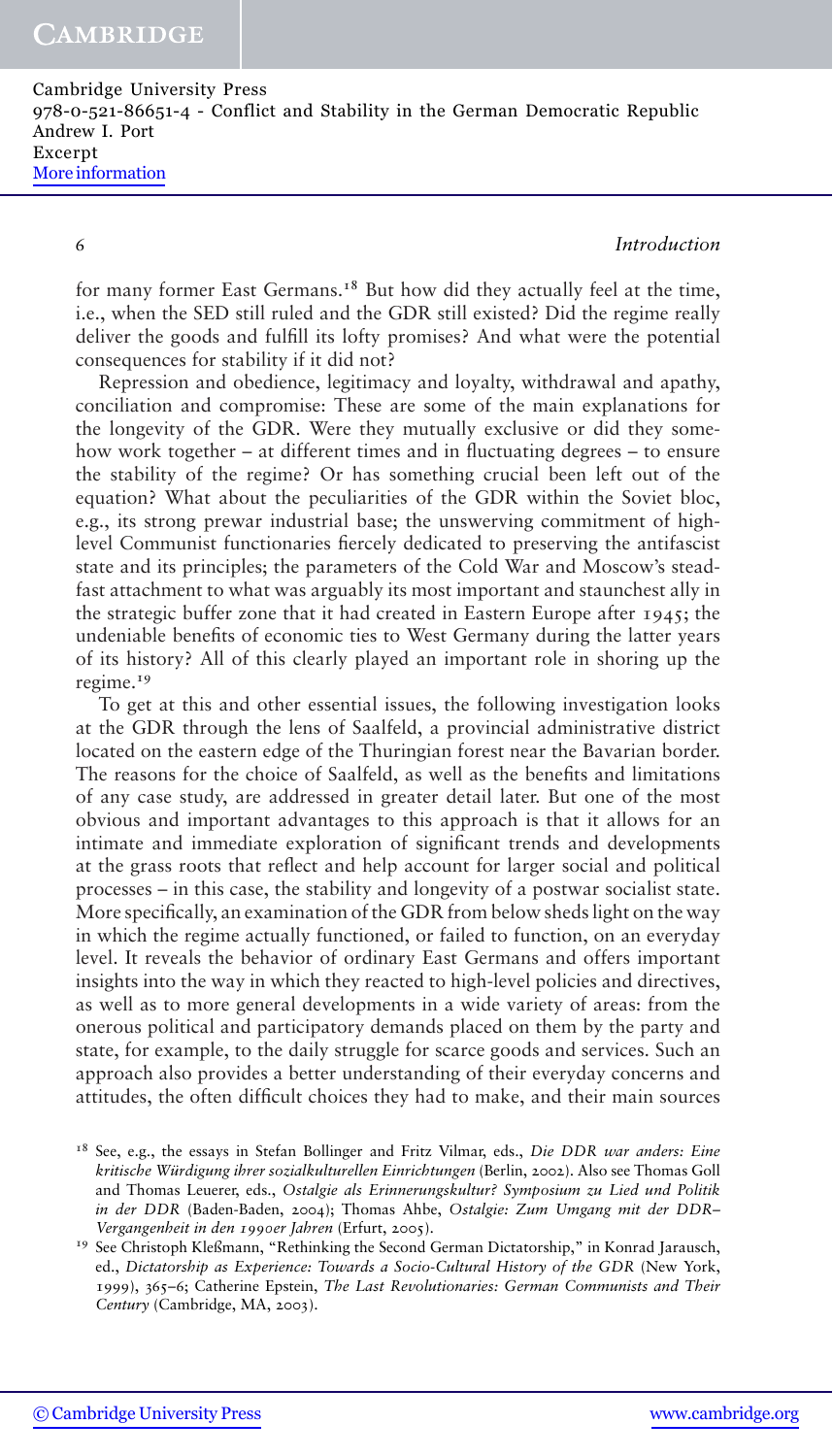# *The Puzzle of Stability* 7

of discontent. The last are especially important because they gave rise to a wide range of tensions and conflicts at the workplace and in the community that posed a latent threat to domestic tranquility. How such discontent manifested itself and how officials responded to open displays of discord consequently constitute a major focus of the following study, for they arguably provide an important key to understanding the long-term stability of Saalfeld and the GDR as a whole.

All of this inexorably leads to the thorny issue of nonconformist and oppositional activity in the GDR, another central theme of this investigation. Its motivation and sources, the question of who participated, how widespread such participation was and what it meant to those involved, how this changed over time, and the very definition and nature of such behavior, have all been the subject of considerable controversy. A number of scholars and commentators have, on the one hand, tended to downplay or minimize both the extent and effect of popular resistance and opposition to the dictates of the regime, largely limiting it to the activities of a small group of dedicated dissidents fundamentally opposed to the party and state on moral and political grounds. According to one of these dissidents, "Whoever condemns the former leadership should remember that they were covered by the groveling of ninety-eight percent of the people."<sup>20</sup> This and similar claims that most East Germans not only shied away from conflict but also remained either actively or passively loyal to the regime stand in stark contrast to the findings of other studies that have painstakingly detailed both the breadth and depth of oppositional behavior, which supposedly "ran like a red thread" from the earliest years of the GDR to its final collapse.<sup>21</sup>

Much of this debate ultimately hinges on what one considers to be defiant activity as well as on the definitions one chooses to characterize various forms of social, economic, and political behavior that ran counter to official norms and expectations – from refusals to satisfy so-called sociopolitical obligations, for example, to outright forms of protest aimed at toppling the regime. These are issues that we will return to over the course of the following investigation. But even if the empirical evidence suggests that disobedient behavior was indeed far more widespread than Western observers traditionally assumed – which was

<sup>20</sup> Cited in Ross, *Dictatorship*, 106. Also see Ehrhart Neubert, *Geschichte der Opposition in der DDR, 1949–1989* (Bonn, 1997).

<sup>21</sup> Quotation from Hans-Joachim Veen, "Warum dieses Lexikon?" in Hans-Joachim Veen and others, eds., *Lexikon: Opposition und Widerstand in der SED–Diktatur* (Berlin, 2000), 14. On the supposedly widespread nature of resistance, also see Mitter and Wolle, *Untergang*; Karl Wilhelm Fricke, *Politik und Justiz in der DDR: Zur Geschichte der politischen Verfolgung, 1945–1968: Berichte und Dokumentation* (Cologne, 1979); idem, *Opposition und Widerstand in der DDR* (Cologne, 1984); Gary Bruce, *Resistance with the People: Repression and Resistance in Eastern Germany, 1945–1955* (Lanham, MD, 2003). For an overview of the literature on resistance, see Ross, *Dictatorship*, 97–125. On political opposition specifically in Thuringia, see Ehrhart Neubert and Thomas Auerbach, *"Es kann anders werden": Opposition und Widerstand in Thüringen, 1945–1989* (Cologne, 2005).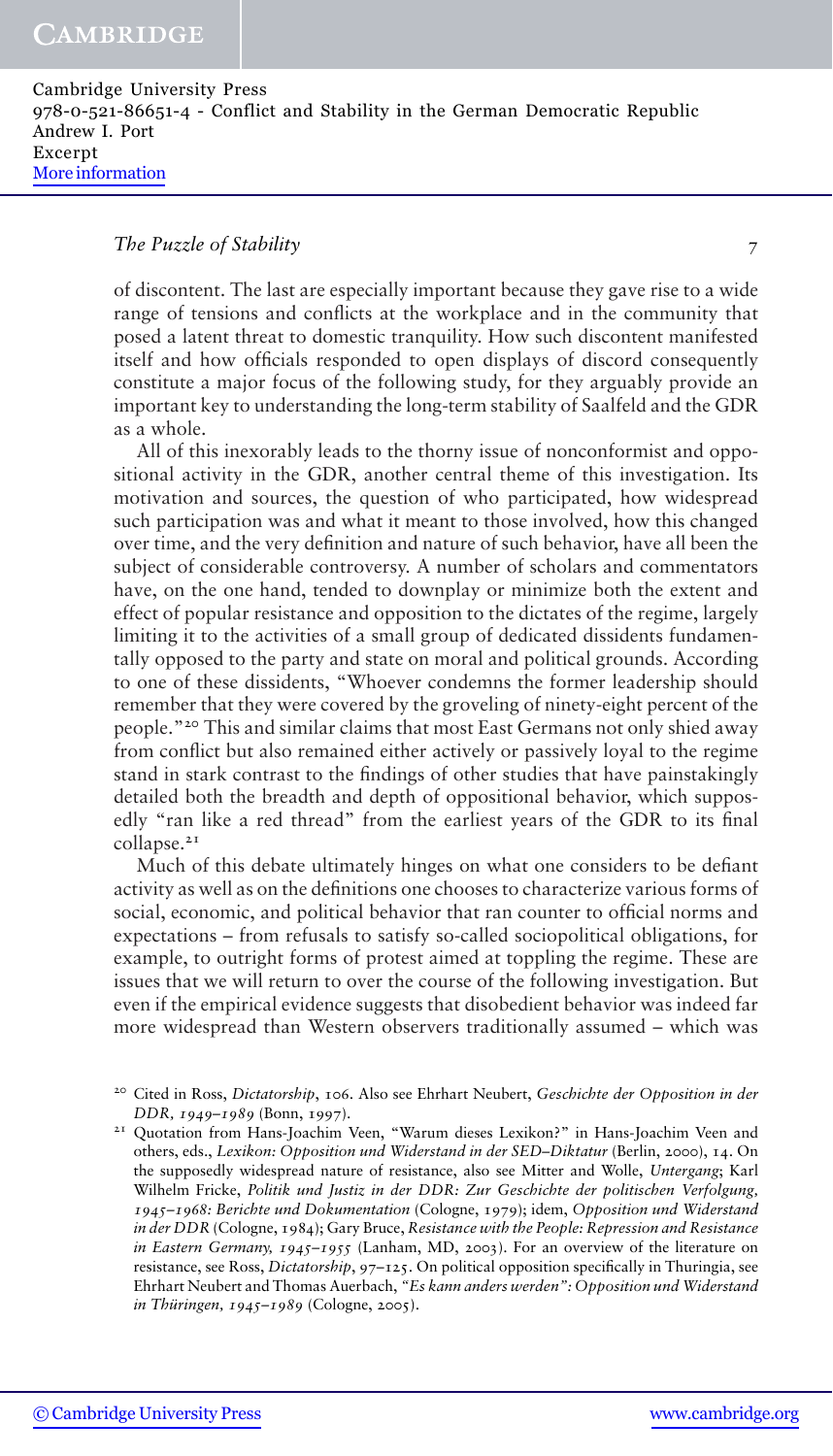8 *Introduction*

certainly the case in Saalfeld – an important question still remains: What role did all of this play in weakening or shoring up the SED regime? Did it slowly "chip away" at and help undermine the long-term viability of the GDR, or was it a mere distraction with no tangible effects, a safety valve that allowed East Germans to vent their anger and frustration so that they could otherwise toe the line in a way that ultimately helped stabilize the regime?<sup>22</sup> Or did it somehow contribute to stability in an entirely different manner: by alerting officials to potential trouble spots and allowing them to calibrate responses aimed at defusing important sources of discontent and conflict – be it through terror and repression or the adoption of more nuanced methods that involved an ongoing and increasingly refined process of give-and-take between the socalled rulers and ruled?

The following chapters will explore all of these questions in greater depth. But whatever their relationship to the central issue of longevity, the varied patterns and possibilities of popular defiance and official response raise fundamental issues about the very character of the East German regime as well as state–society relations under Soviet-style socialism. This, too, has been a major source of scholarly discussion, and one that focuses on the nature of domination and authority in the GDR, as well as on the extent to which the SED was able to control the so-called masses and reshape society as it wished. Most agree that these were its desired goals, yet the debate pits those who argue that the party more or less managed to realize its total claims and achieve complete domination in almost all areas of society against those who emphasize the supposed "limits" of the dictatorship.<sup>23</sup> In essence, the dispute boils down to a deceptively simple question: Was the GDR totalitarian in reality as well as in theory?

Those who believe it was tend to concentrate on the formal structures of socialist rule, on the various instruments of state repression, and on the general absence of political pluralism, free elections, independent representative bodies, guaranteed civil rights, and the rule of law – in other words, on all of those features that clearly made the GDR a dictatorship. According to Klaus Schroeder, who has no qualms about characterizing East Germany as a totalitarian state, the central leadership enjoyed "all-embracing and unlimited, i.e., total, power."<sup>24</sup> Others have been somewhat less blunt, employing instead a variety of euphemisms that take into account the supposedly more salutary

<sup>&</sup>lt;sup>22</sup> See Jeffrey Kopstein, "Chipping Away at the State: Workers' Resistance and the Demise of East Germany," *World Politics* 48 (1996): 391–423; Neubert, *Geschichte*, 24.

<sup>23</sup> See the essays in Richard Bessel and Ralph Jessen, eds., *Die Grenzen der Diktatur: Staat und Gesellschaft in der DDR* (Gottingen, ¨ 1996); Thomas Lindenberger, ed., *Herrschaft und Eigen– Sinn in der Diktatur: Studien zur Gesellschaftsgeschichte der DDR* (Cologne, 1999).

<sup>24</sup> Schroeder, *SED–Staat*, 633. Also see Klaus Schroeder, "Einleitung: Die DDR als politische Gesellschaft," in Klaus Schroeder, ed., *Geschichte und Transformation des SED–Staates: Beitrage und Analysen ¨* (Berlin, 1994), 11–26; Eckhard Jesse, "War die DDR totalitar?" ¨ *APuZ* B40 (1994): 12–23.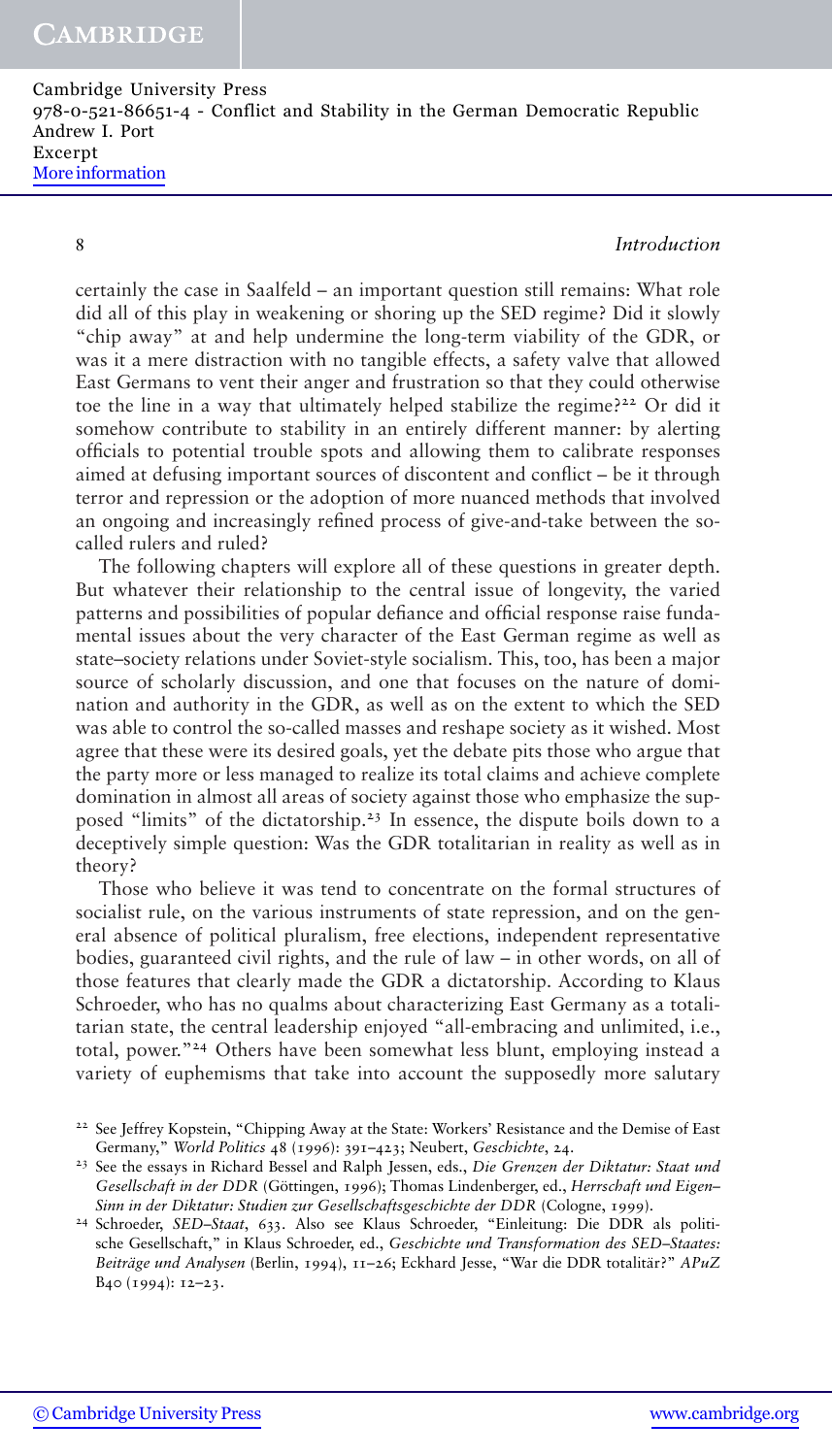### *The Puzzle of Stability* 9

aspects of the regime but that, in the end – as Ilko-Sascha Kowalczuk has pointed out – make largely similar claims about the extensive degree of party and state control.<sup>25</sup>

Without denying the basic autocratic attributes of the GDR, a number of scholars have increasingly cast doubt on such characterizations. They ground their criticism on archivally based investigations that look at life in East Germany at the grass roots and that, in so doing, supposedly get at the reality that existed behind the facade of dictatorship. What almost all of these investigations have in common are their attempts to demonstrate that the intentions and goals of the regime did not automatically translate into actual practice. In fact, outcomes were supposedly often at odds with official desires for a variety of reasons: the weight of traditional social structures, mentalities, and milieus, for example, or the supposedly immanent contradictions of the socialist project.<sup>26</sup> Just as important and along similar lines, critics of the totalitarian model highlight the everyday possibilities of autonomous action and agency on the part of ordinary East Germans, i.e., the ways in which their behavior militated against official demands and dictates as well as the ways in which they successfully looked out for their own interests and needs - what Alf Lüdtke has aptly described as *Eigen–Sinn*. <sup>27</sup> In short, this approach emphasizes the distinct limits to the SED's total claims in all areas of public and private life as well as its ability to direct and reshape society.

Such arguments fly in the face of controversial claims put forth by Sigrid Meuschel, a sociologist who argues that the destruction of independent social institutions and regulatory mechanisms in the GDR (e.g., unions and associations as well as the market and media) led to the gradual "withering away" of East German society. What this meant, in more concrete terms, was the farreaching elimination of societal autonomy vis-à-vis the party and state  $-$  one important reason, in her view, for the very stability of the regime as well as the power of its leadership. Another, according to Meuschel, was the extensive eradication of material differences that supposedly led, very much in line with official ideology and aims, to the creation of a homogeneous, classless society. Her point is not that social inequality completely disappeared in the GDR or

<sup>&</sup>lt;sup>25</sup> See, e.g., Meuschel, *Legitimation*; Jürgen Kocka, "Eine durchherrschte Gesellschaft," in Hartmut Kaelble, Jürgen Kocka, and Hartmut Zwahr, eds., Sozialgeschichte der DDR (Stuttgart, 1994), 547–53; Konrad Jarausch, "Realer Sozialismus als Fursorgediktatur: Zur begrifflichen ¨ Einordnung der DDR," *APuZ* B20 (1998): 33–46. Also see Torsten Diedrich and Hans Ehlert, "'Moderne Diktatur' – 'Erziehungsdiktatur' – 'Fürsorgediktatur' oder was sonst? Das Herrschaftssystem der DDR und der Versuch seiner Definition," *Potsdamer Bulletin fur Zeithis- ¨ torische Studien* 12 (1998): 17–25. Kowalczuk's comments are cited in Lindenberger, *Herrschaft*, 19.

<sup>26</sup> See Ralph Jessen, "Die Gesellschaft im Staatssozialismus: Probleme einer Sozialgeschichte der DDR," *GG* 21 (1995): 96–110.

<sup>&</sup>lt;sup>27</sup> On the concept of *Eigen-Sinn*, see Alf Lüdtke, *Eigen-Sinn*: Fabrikalltag, Arbeitererfahrungen *und Politik vom Kaiserreich bis in den Faschismus* (Hamburg, 1993). For ways in which it has been applied to the GDR, see the essays in Lindenberger, *Herrschaft*.